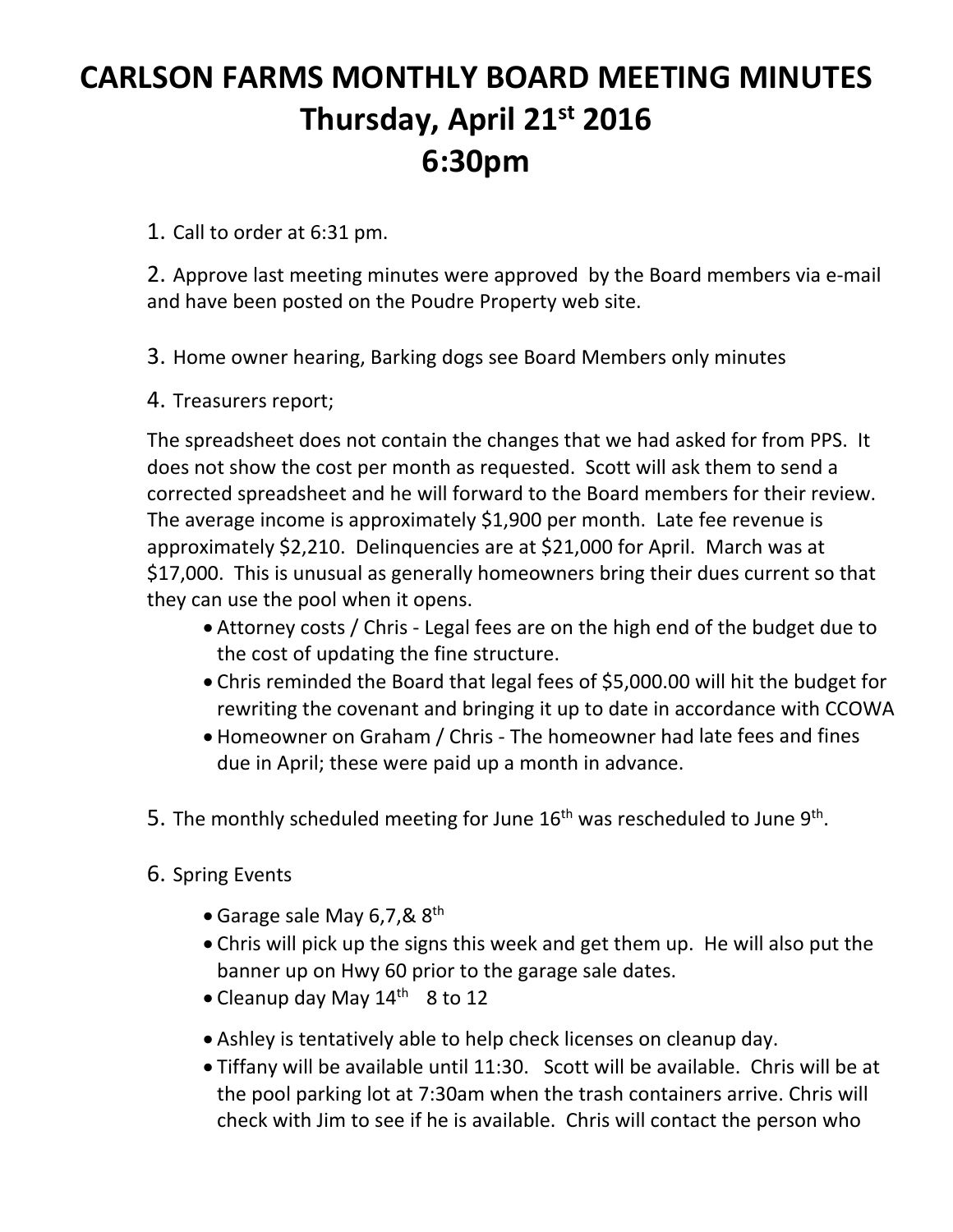collects the metal to make sure he is coming and will check with the dumpster people to confirm.

- Shredding 10 to 12
- BBQ and Pool Opening 21st
- Ashely has contacted the rental company regarding some changes to what we will need to actually rent as Tiffany will be supplying tables and canopies. We will still need to have the bounce house and chairs delivered. Scott will be supplying the popcorn machine again this year.
- Tiffany has confirmed the face painter for 3 hours.
- 7. Covenant update and review.

The first draft had been reviewed by Chris and Scott last month. The second draft is back and Chris would like everyone to comment by no later than Sunday so he can let the attorneys know of any other changes on Monday so we can get the document printed. This will then be distributed to the homeowners with a ballot. We will also be able to have it available for the day of the BBQ and will try to get some ballots signed that day also.

#### 8. Insurance increase.

Previously the Board had discussed increasing the umbrella coverage to 2 million. Chris has checked on the cost and it would be \$321 annually. Chris will check with our attorneys to ask them if they would recommend increasing this amount to 2 million.

## 9. Fine procedure update?

Chris has asked the Board members to review the completed fine procedure update. There has been clarification of the structure for repeat fines for things such as commercial vehicles and trash cans. Chris asked that the Board members get back to him with any need for clarification. The fine structure has been posted to the PPS website. Chris will send out some scenarios to the Board members for clarification.

## 10. Project updates

• Landscaping / Chris

 This project is done on Hwy 60 & Ballentine. It has gone a little over the budget.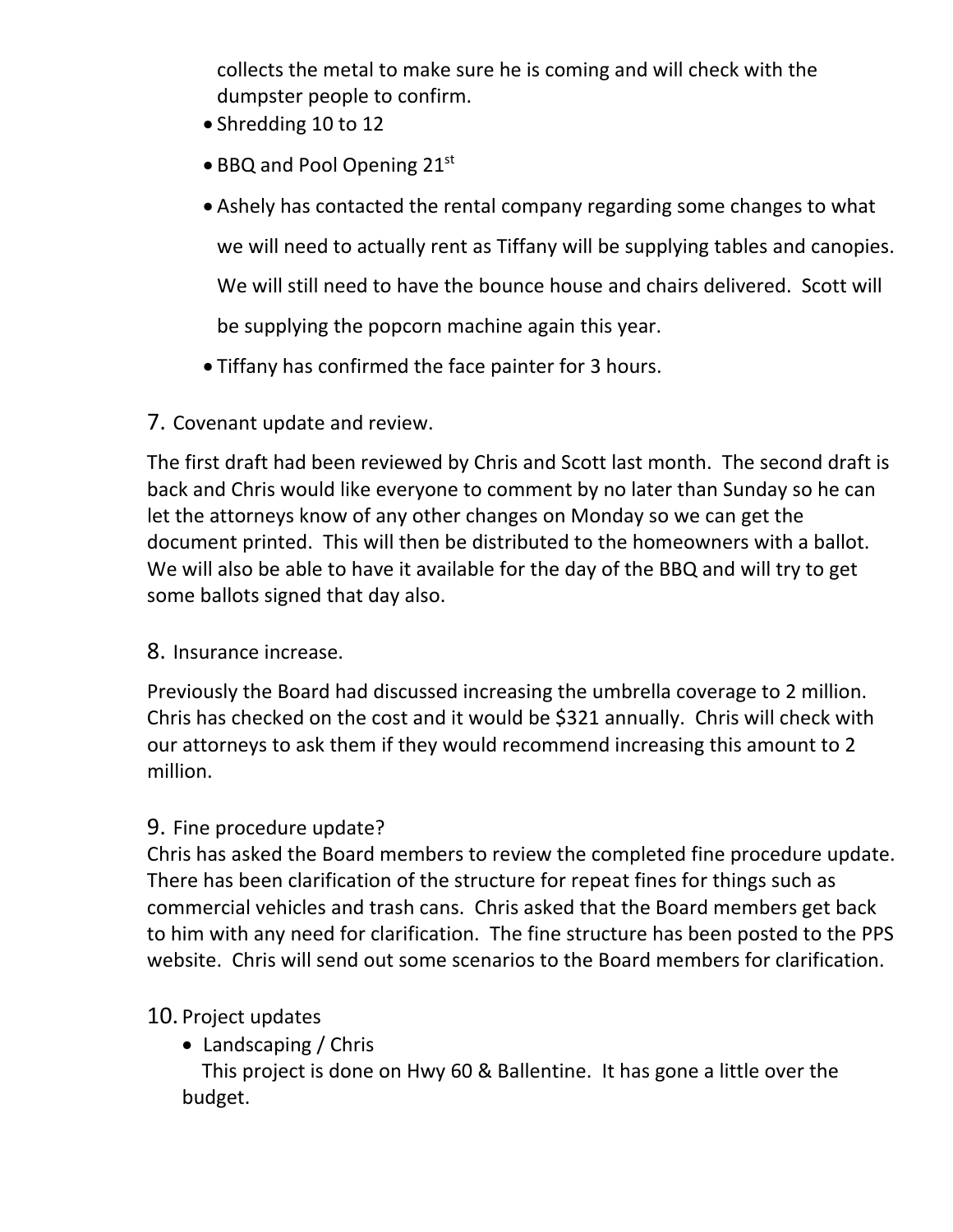• Security / Chris

 Chris / This is completed. The new camera has been installed and captures the area above the new pergola.

• Pergola / Chris

This was completed last week; Chris had them change the placement of the top boards to make more shade so it has gone a little over the budget. Chris also ordered signs for the pergola explaining a violation if it is climbed on.

- Drywall replacement / Chris This has been completed.
- Equipment room heater / Chris This was installed this week.
- Paint equipment room / Chris

This has been painted except for the ceiling. Tiffany and Scott have volunteered to paint the ceiling.

11. Landscape Issues

 Water report – Chris passed around the water report for 2016. The majority of the leaks had been fixed last year. Ther is a leak in the North West main currently that is losing 8 gallons per minute. Escape will determine where this is and make the necessary repairs.

- 12. Pool Issues, Chris talked about several pool issues.
	- Fence the west end of the fence is rusting. This will probably need to be replaced next year.
	- Clock not working, Chris is unable to repair this. Scott will order a new one.

 $\bullet$  Hard drive – the computer in the pool house is a bare bone computer, another external hard drive would cost approximately \$200 because to function properly it needs at least 8 terabites. Chris will look into this.

• Pool Signage – the large sign by the pool house door needs to be replaced. There is language on it that needs to be amended. Chris has also purchased two signs for the pergola regarding violations for climbing on it.

• Batteries – Chris has purchased two new batteries for the security and gate systems.

 Lighting – there were a 4 high pressure sodium lights out at the pool and Chris has had the electrician replace these.

 Parking lot – This will need to be resurfaced next year. Chris has the name of the company who did this the last time it was resurfaced.

- 13. Letter about dog owners, Covenant and pool cards.
	- Chris wants to send notice to the homeowners regarding cleaning up after their pets.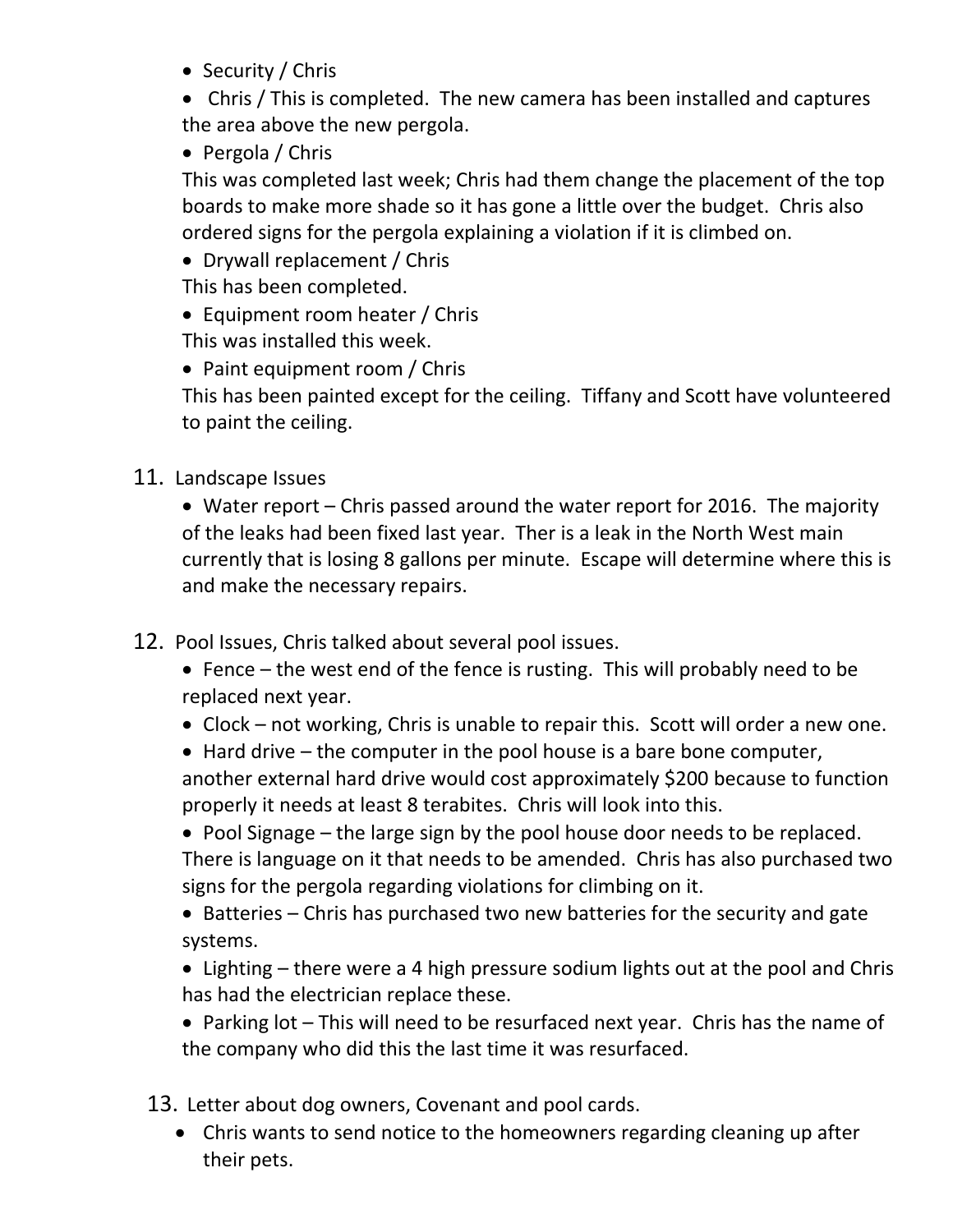- He would also like separate mailing regarding the pool cards, asking homeowners to come to the BBQ and try them out while he is there to try to reduce the time he spends going to the pool when there is a problem with the cards.
- The covenant will also go out in a separate mailing with a ballot for the homeowners to return regarding the changes made.
- 14. Action Items:
	- Tiffany, Welcome package update has made updates to the out of date information on the web site and is still working on it.
	- Tiffany, Spring News Letter this is done and has been sent out.
	- Chris, bid for replacing electric heater at the pool with gas-this has been done and the gas heater has been installed
	- Chris, Follow up with Covenant Review- done
	- Chris, Contact Johnstown about having police at our annual- Chris will contact them closer to the date to remind them. He has already talked with Chief Phillips regarding this.
	- Ashley, Contact the Johnstown Fire Dept. Done but Ashley indicated they will need a reminder call. Chris will do that prior to the date of the BBQ and on the day of the BBQ.

15. Pool use discussion‐ there was a question regarding pool usage by outside people. This is a liability and would change the pool usage significantly and require disability changes. It was determined not to consider this.

- 16. New business.
	- Chickens a homeowner has requested a change to the covenant regarding allowing chickens. She is in the process of obtaining signatures. Chris has explained the amount of signatures needed to make a change to the covenant.
	- Weeds Escape has been asked to start spraying for weeds to stay ahead of them this year.
- 17. Old business ‐ None
- 18. Next meeting location Determined